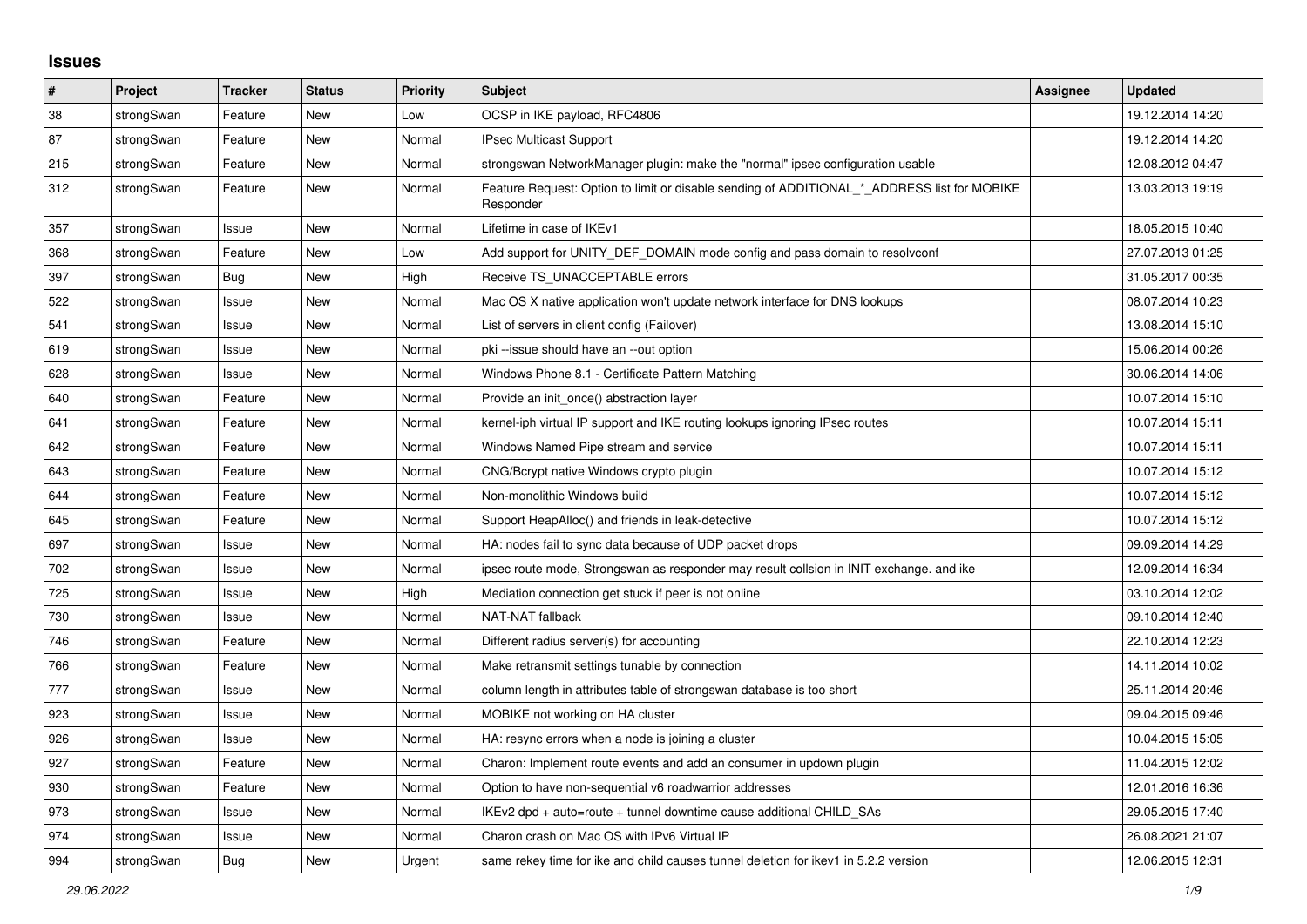| $\sharp$ | Project    | <b>Tracker</b> | <b>Status</b> | <b>Priority</b> | <b>Subject</b>                                                                                          | <b>Assignee</b> | <b>Updated</b>   |
|----------|------------|----------------|---------------|-----------------|---------------------------------------------------------------------------------------------------------|-----------------|------------------|
| 1057     | strongSwan | Feature        | New           | Normal          | conn switching based on eap identity                                                                    |                 | 24.03.2020 10:14 |
| 1081     | strongSwan | Feature        | <b>New</b>    | Normal          | Active/standby VPN Gateway Failover                                                                     |                 | 21.08.2015 22:01 |
| 1207     | strongSwan | Feature        | New           | Normal          | Add more than 2 hosts support to HA plugin and make it configurable                                     |                 | 08.12.2015 05:05 |
| 1251     | strongSwan | Feature        | New           | Normal          | FreeBSD HA                                                                                              |                 | 11.01.2016 22:01 |
| 1265     | strongSwan | Feature        | <b>New</b>    | Normal          | An option to disable NAT-T                                                                              |                 | 23.06.2021 19:41 |
| 1271     | strongSwan | Issue          | New           | Normal          | X.509 UTF-8 support                                                                                     |                 | 17.01.2016 14:39 |
| 1289     | strongSwan | Issue          | <b>New</b>    | Normal          | HA plugin should sync last sent packet                                                                  |                 | 01.02.2016 13:59 |
| 2112     | strongSwan | Issue          | New           | Normal          | Broadcast packets are not relayed from Lan to Vpn clilent                                               |                 | 14.09.2016 14:18 |
| 2178     | strongSwan | Issue          | New           | Normal          | ha and updown                                                                                           |                 | 01.12.2016 13:53 |
| 2260     | strongSwan | Issue          | <b>New</b>    | Normal          | Number of CHILD_SA for a single connection grows over time                                              |                 | 28.02.2017 13:46 |
| 2361     | strongSwan | Feature        | New           | Normal          | Import .sswan files from NetworkManager                                                                 |                 | 12.06.2017 15:25 |
| 2432     | strongSwan | Issue          | <b>New</b>    | Normal          | PLUTO_ME can be different for up-client and down-client                                                 |                 | 21.09.2017 11:57 |
| 2459     | strongSwan | Issue          | New           | High            | updown script deleted firewall rules at down-client in make-before-break responder side                 |                 | 05.11.2017 19:13 |
| 2464     | strongSwan | Issue          | <b>New</b>    | Normal          | How to Loadbalance strongswan IPsec via NGINX?                                                          |                 | 12.11.2017 19:16 |
| 2671     | strongSwan | Issue          | <b>New</b>    | Normal          | Passing user-supplied cerificate file names to charon-nm is problematic                                 |                 | 23.05.2018 21:27 |
| 2682     | strongSwan | Issue          | <b>New</b>    | Normal          | IMV/IMC (re)Attestation                                                                                 |                 | 07.06.2018 21:25 |
| 2691     | strongSwan | Issue          | New           | Normal          | Strongswan and KSOFTIRQ cpu utilization                                                                 |                 | 26.06.2018 14:34 |
| 2701     | strongSwan | Issue          | <b>New</b>    | Normal          | Low bandwidth when Iperfing data thorugh IPSEC tunnel                                                   |                 | 07.07.2020 13:38 |
| 2707     | strongSwan | Feature        | New           | Normal          | More attributes taken/translated from radius attributes                                                 |                 | 14.07.2018 15:21 |
| 2727     | strongSwan | Feature        | New           | Low             | single pair of selectors per CHILD_SA                                                                   |                 | 23.08.2018 12:08 |
| 2854     | strongSwan | Feature        | New           | Low             | Srongswan doesn't sending RADIUS Accounting-On/Off on start up / shutdown                               |                 | 10.12.2018 10:19 |
| 3075     | strongSwan | Feature        | New           | Normal          | <b>IPsec Labelling</b>                                                                                  |                 | 29.05.2019 17:09 |
| 3159     | strongSwan | Issue          | <b>New</b>    | High            | backup ipsec tunnels                                                                                    |                 | 26.08.2019 14:28 |
| 3244     | strongSwan | Feature        | New           | Low             | eap-peap on android                                                                                     |                 | 04.11.2019 10:17 |
| 3298     | strongSwan | Issue          | <b>New</b>    | Normal          | strategies to improve strongswan performance per single SA                                              |                 | 23.12.2019 14:05 |
| 3326     | strongSwan | Issue          | New           | Normal          | update custom routing table (table 220 by default) with new routes if new networks and routes<br>appear |                 | 10.02.2020 12:01 |
| 3398     | strongSwan | Feature        | New           | Normal          | Android client - allow configuring eap_id with EAP-TLS                                                  |                 | 06.04.2020 23:19 |
| 3441     | strongSwan | Feature        | New           | Normal          | [Android] Lock modification of VPN configurations on work devices                                       |                 | 11.05.2020 10:00 |
| 3456     | strongSwan | Feature        | New           | Low             | move to github/gitlab                                                                                   |                 | 22.05.2020 12:27 |
| 3457     | strongSwan | Feature        | New           | Low             | user-friendly pkcs11 certificate selection                                                              |                 | 22.05.2020 12:52 |
| 3524     | strongSwan | Issue          | New           | Urgent          | Routing public IP addresses thru the VPN tunnel (Peer is Cisco ISR)                                     |                 | 24.07.2020 03:15 |
| 3534     | strongSwan | Issue          | New           | Urgent          | use of strongswan, ipvlan L2 and kernel ipsec                                                           |                 | 04.08.2020 20:59 |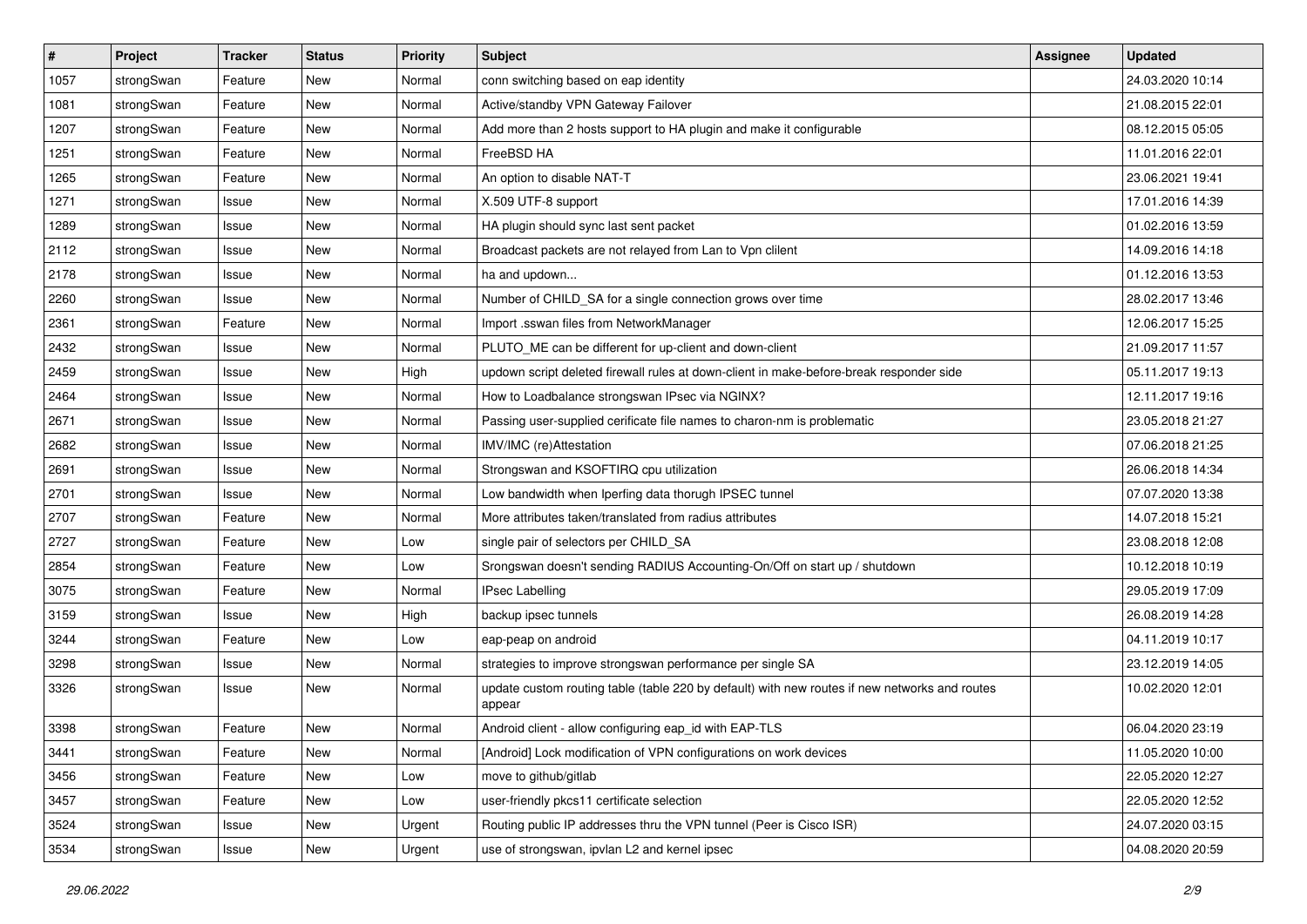| #    | Project    | <b>Tracker</b> | <b>Status</b> | <b>Priority</b> | <b>Subject</b>                                                                                                                                          | <b>Assignee</b> | <b>Updated</b>   |
|------|------------|----------------|---------------|-----------------|---------------------------------------------------------------------------------------------------------------------------------------------------------|-----------------|------------------|
| 3545 | strongSwan | Issue          | New           | Normal          | Configuration model for multiple-VRF tunnel endpoints                                                                                                   |                 | 18.08.2020 13:50 |
| 3651 | strongSwan | Feature        | New           | Normal          | Support for FC-SP-2                                                                                                                                     |                 | 07.01.2021 20:04 |
| 104  | strongSwan | Feature        | Feedback      | Normal          | Postgresql Db Support                                                                                                                                   |                 | 04.09.2019 10:05 |
| 162  | strongSwan | Feature        | Feedback      | Normal          | Submit ClusterIP patches mainline                                                                                                                       |                 | 14.12.2015 20:43 |
| 352  | strongSwan | Issue          | Feedback      | Normal          | unable to allocate SPIs from kernel when running 32 bit binaries on 64 bit Linux                                                                        |                 | 17.04.2018 14:59 |
| 817  | strongSwan | Issue          | Feedback      | Normal          | <b>IKEv2 IPv6 Router Advertisement</b>                                                                                                                  |                 | 27.03.2020 17:14 |
| 1000 | strongSwan | Feature        | Feedback      | Normal          | Raise ALERT_TS_MISMATCH in IKE V1                                                                                                                       |                 | 09.09.2015 12:47 |
| 1008 | strongSwan | Feature        | Feedback      | Normal          | FARP for IPv6                                                                                                                                           |                 | 14.12.2015 20:59 |
| 1068 | strongSwan | Bug            | Feedback      | Normal          | strongswan 5.3.2 and IKEv1 in transport mode causes NO_PROPOSAL_CHOSEN error                                                                            |                 | 26.01.2018 13:30 |
| 1079 | strongSwan | Feature        | Feedback      | Normal          | Future Plans for firwall configuration equivalent under FreeBSD                                                                                         |                 | 21.08.2015 15:58 |
| 1082 | strongSwan | Feature        | Feedback      | Normal          | Framed-Route to set leftsubnet                                                                                                                          |                 | 07.10.2016 10:02 |
| 1157 | strongSwan | Issue          | Feedback      | Normal          | Message ID overflow RFC 5996 2.2                                                                                                                        |                 | 12.10.2015 13:52 |
| 1253 | strongSwan | Feature        | Feedback      | Normal          | Strongswan doesn't support CA bundles                                                                                                                   |                 | 19.01.2016 11:23 |
| 1276 | strongSwan | Issue          | Feedback      | Normal          | Threading: ext-auth hook blocks any other connection attempt                                                                                            |                 | 27.01.2016 12:28 |
| 1334 | strongSwan | Issue          | Feedback      | Normal          | Version 5.3.5, duplicated tunnel aftr IKE_SA rekeyed                                                                                                    |                 | 10.03.2016 11:06 |
| 1338 | strongSwan | Issue          | Feedback      | Normal          | problem with changing esp algorithm in strongswan                                                                                                       |                 | 10.03.2016 18:23 |
| 1383 | strongSwan | Issue          | Feedback      | Normal          | How to limit the amount of the installed Child SAs                                                                                                      |                 | 08.04.2016 11:20 |
| 1422 | strongSwan | Issue          | Feedback      | Normal          | IKEv1: IKE_SA reauth vs. CHILD_SA rekey race prevents IKE_SA reauthentication in time                                                                   |                 | 20.04.2016 15:06 |
| 1456 | strongSwan | Issue          | Feedback      | Normal          | Missing Tunnel-Client-Endpoint & Tunnel-Server-Endpoint AVP in RADIUS Accounting Start/Stop<br>messages                                                 |                 | 11.05.2016 11:54 |
| 1482 | strongSwan | Feature        | Feedback      | Normal          | Allow changing init_limit_half_open etc. at runtime by reloading strongswan.conf                                                                        |                 | 26.05.2016 14:49 |
| 1506 | strongSwan | Feature        | Feedback      | Normal          | Enhance DoS protection to deny users that failed Authentication                                                                                         |                 | 17.06.2016 14:31 |
| 1559 | strongSwan | Feature        | Feedback      | Normal          | Expose received XAUTH/EAP username/password prompts via VICI, send secrets via VICI on<br>prompt                                                        |                 | 09.05.2017 16:28 |
| 2077 | strongSwan | Issue          | Feedback      | Normal          | Grace period before reassigning offline IP lease                                                                                                        |                 | 06.10.2017 10:44 |
| 2095 | strongSwan | Feature        | Feedback      | Normal          | Support liveness check in Strongswan                                                                                                                    |                 | 31.05.2017 00:56 |
| 2110 | strongSwan | Issue          | Feedback      | Normal          | Remote Identity (IDr) in IKE AUTH Response is sent as hex-encoded binary value instead of text<br>when setting leftid to type KEY_ID (leftid=@#xxxxxxx) |                 | 13.09.2016 21:42 |
| 2160 | strongSwan | Issue          | Feedback      | Normal          | support for opportunistic encryption                                                                                                                    |                 | 06.05.2020 10:32 |
| 2165 | strongSwan | Feature        | Feedback      | Normal          | missing LIBRESSL_VERSION_NUMBER support                                                                                                                 |                 | 03.11.2016 09:23 |
| 2184 | strongSwan | Issue          | Feedback      | Normal          | configuration with multiple RSA keys                                                                                                                    |                 | 14.12.2016 13:09 |
| 2185 | strongSwan | Feature        | Feedback      | Normal          | INTERNAL_IP4_SUBNET Attribute Support in Android Client                                                                                                 |                 | 10.12.2016 01:14 |
| 2202 | strongSwan | Feature        | Feedback      | Normal          | Radius NAS IP to be specified                                                                                                                           |                 | 18.01.2017 17:58 |
| 2203 | strongSwan | Issue          | Feedback      | Normal          | Protecting symetric traffic using high availability in gateway to gateway setup (both active)                                                           |                 | 15.02.2017 14:20 |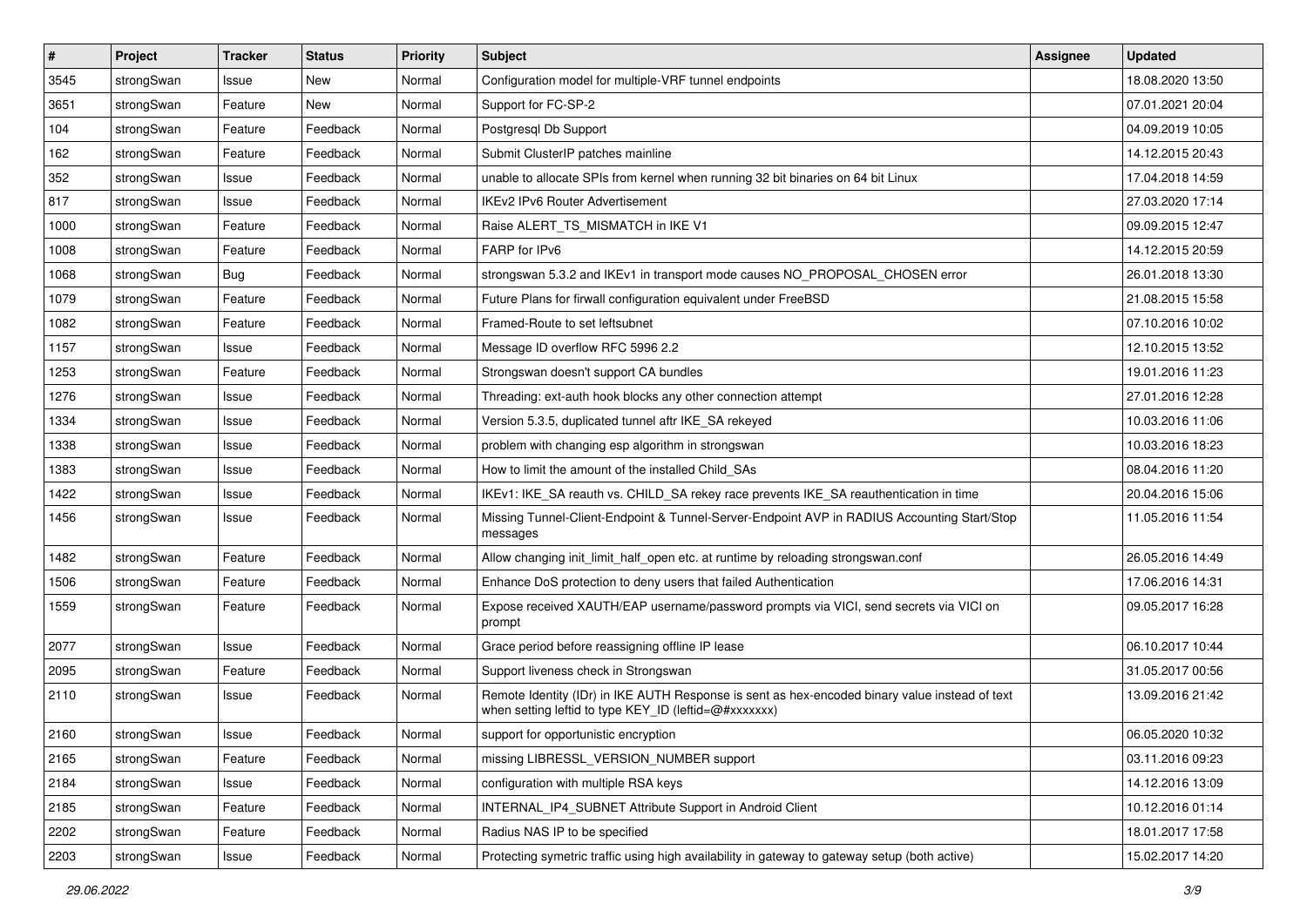| $\pmb{\#}$ | Project    | <b>Tracker</b> | <b>Status</b> | <b>Priority</b> | <b>Subject</b>                                                                                              | Assignee | <b>Updated</b>   |
|------------|------------|----------------|---------------|-----------------|-------------------------------------------------------------------------------------------------------------|----------|------------------|
| 2273       | strongSwan | Bug            | Feedback      | Normal          | Unable to install strongswan client helper on OSX El Capitan                                                |          | 10.03.2017 15:34 |
| 2307       | strongSwan | Feature        | Feedback      | Normal          | Permit installation of trap policy for CHILD_SA configurations with unset local_addrs                       |          | 26.04.2017 15:04 |
| 2319       | strongSwan | Issue          | Feedback      | Normal          | gives up trying to bring up connection after DNS SERVFAIL                                                   |          | 08.05.2017 15:41 |
| 2357       | strongSwan | Issue          | Feedback      | Normal          | How to initiate IPsec SA Transport Mode without IKE?                                                        |          | 18.01.2021 18:36 |
| 2394       | strongSwan | Issue          | Feedback      | Normal          | IP is not assigned after re-authentication                                                                  |          | 04.08.2017 19:03 |
| 2400       | strongSwan | Issue          | Feedback      | Normal          | Is DPD supposed to detect dead tunnel, or dead IKE instance                                                 |          | 11.01.2019 22:53 |
| 2409       | strongSwan | Feature        | Feedback      | Low             | Android client status details                                                                               |          | 18.08.2017 13:23 |
| 2411       | strongSwan | Issue          | Feedback      | Normal          | VPN server name resolution is done via overlay DNS server upon IKE disconnect                               |          | 22.08.2017 10:42 |
| 2446       | strongSwan | Issue          | Feedback      | Normal          | Traffic loss during IKE reauth despite make-before-break enabled                                            |          | 27.11.2017 17:12 |
| 2495       | strongSwan | Feature        | Feedback      | Normal          | LibreSSL Plugin                                                                                             |          | 13.12.2017 09:29 |
| 2560       | strongSwan | Issue          | Feedback      | Normal          | Duplicate CA cert requests sent                                                                             |          | 28.02.2018 10:54 |
| 2580       | strongSwan | Issue          | Feedback      | Normal          | [CFG] handling xx attribute failed in Android or Ubuntu, but works in macOS                                 |          | 09.03.2018 17:49 |
| 2618       | strongSwan | Issue          | Feedback      | Normal          | Query regarding assignment of Tunnel IP                                                                     |          | 09.04.2018 10:57 |
| 2621       | strongSwan | Issue          | Feedback      | Normal          | Android: VPN connection stops working, strongSwan shows Connected                                           |          | 06.07.2018 13:06 |
| 2668       | strongSwan | Feature        | Feedback      | Normal          | UE shall include the DEVICE_IDENTITY Notify payload                                                         |          | 22.05.2018 13:48 |
| 2678       | strongSwan | Issue          | Feedback      | Normal          | Phase 1 issue                                                                                               |          | 07.06.2018 20:06 |
| 2698       | strongSwan | Issue          | Feedback      | Low             | DSCP and kernel-libipsec                                                                                    |          | 04.07.2018 15:01 |
| 2726       | strongSwan | Issue          | Feedback      | Normal          | Strongswan selects wrong source IP                                                                          |          | 23.08.2018 13:38 |
| 2729       | strongSwan | Feature        | Feedback      | Normal          | Does Swanctl provide the same option as Ipsec with the rightID using a %?                                   |          | 20.09.2018 17:37 |
| 2750       | strongSwan | Issue          | Feedback      | Normal          | setting WFP SA SPI failed: 0x80320035                                                                       |          | 27.05.2019 11:59 |
| 2793       | strongSwan | Feature        | Feedback      | Normal          | Remote identity with certificate                                                                            |          | 15.10.2018 10:20 |
| 2814       | strongSwan | Feature        | Feedback      | Normal          | Force Keepalive Packets if There is no NAT                                                                  |          | 29.10.2018 15:47 |
| 2816       | strongSwan | Issue          | Feedback      | Normal          | order of DNS entries is reversed in /etc/resolv.conf                                                        |          | 06.11.2018 10:41 |
| 2823       | strongSwan | Feature        | Feedback      | Low             | Implementing VPN peer failover                                                                              |          | 16.11.2018 10:25 |
| 2835       | strongSwan | Issue          | Feedback      | Normal          | Rekeyed SA can't be deleted in standby node                                                                 |          | 19.12.2018 02:52 |
| 2870       | strongSwan | Issue          | Feedback      | Normal          | DNS resolution outside of tunnel if DNS server is in remote TS                                              |          | 22.01.2019 11:06 |
| 2958       | strongSwan | Issue          | Feedback      | Normal          | Trap policies with unspecified remote IP covering multiple specific ports constantly produce new<br>IKE_SAs |          | 11.03.2019 15:03 |
| 2964       | strongSwan | Issue          | Feedback      | Normal          | Route to IKE Gateway Fails to Update Under Particular Configuration                                         |          | 13.03.2019 10:38 |
| 2966       | strongSwan | Issue          | Feedback      | Normal          | Problems with large amount of subnets in leftsubnet configuration                                           |          | 02.04.2019 10:35 |
| 2972       | strongSwan | Feature        | Feedback      | Normal          | how to add X509v3 Key Usage: Key Encipherment                                                               |          | 13.03.2019 13:59 |
| 3041       | strongSwan | Issue          | Feedback      | Low             | fail2ban or equivalent                                                                                      |          | 06.05.2019 09:07 |
| 3072       | strongSwan | Issue          | Feedback      | Normal          | Windows 10: setting WFP SA SPI fails with error 0x80320014                                                  |          | 29.05.2019 14:34 |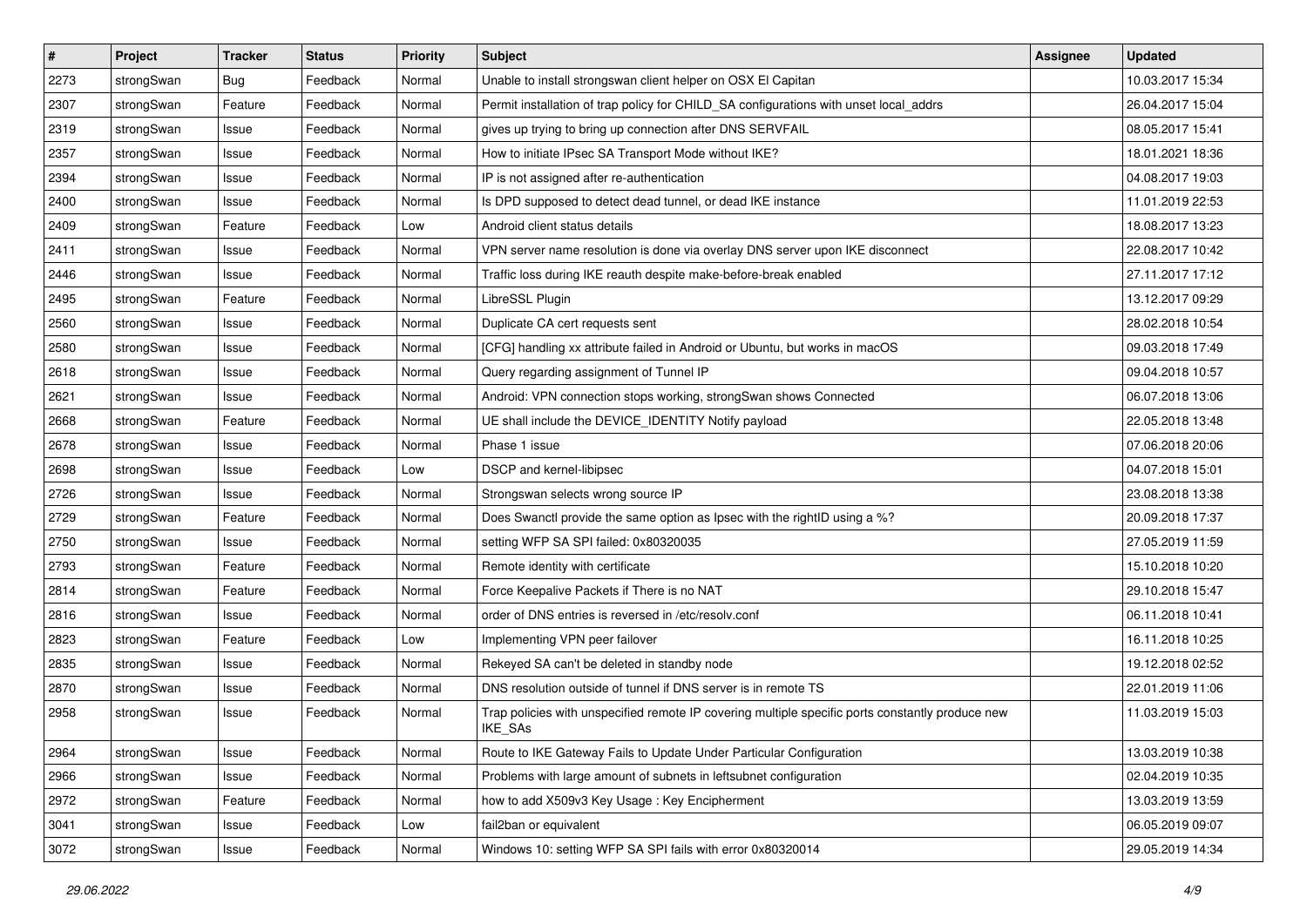| $\pmb{\#}$ | Project    | <b>Tracker</b> | <b>Status</b> | <b>Priority</b> | <b>Subject</b>                                                                             | <b>Assignee</b> | <b>Updated</b>   |
|------------|------------|----------------|---------------|-----------------|--------------------------------------------------------------------------------------------|-----------------|------------------|
| 3097       | strongSwan | Issue          | Feedback      | Normal          | charon restart behaviour                                                                   |                 | 24.06.2019 16:09 |
| 3104       | strongSwan | Feature        | Feedback      | Normal          | EAP-RADIUS: binding address feature for routers with multiple interfaces connected to LAN. |                 | 17.06.2021 02:26 |
| 3122       | strongSwan | Issue          | Feedback      | Normal          | Strongswan software iterupts                                                               |                 | 18.07.2019 02:27 |
| 3135       | strongSwan | Feature        | Feedback      | Normal          | Android client - settings for connection re-try                                            |                 | 12.08.2019 16:32 |
| 3151       | strongSwan | Issue          | Feedback      | Normal          | Forecast stops forwarding multicast                                                        |                 | 26.08.2019 14:06 |
| 3154       | strongSwan | Issue          | Feedback      | Normal          | signature validation failed only with sha2                                                 |                 | 20.08.2019 11:51 |
| 3162       | strongSwan | Feature        | Feedback      | Normal          | Strongswan Android support for default DNS suffixes (UNITY_DEF_DOMAIN flag)                |                 | 29.08.2019 10:29 |
| 3254       | strongSwan | Issue          | Feedback      | Normal          | Log level in android level                                                                 |                 | 08.11.2019 08:36 |
| 3268       | strongSwan | Issue          | Feedback      | Normal          | Traffic disruption -- policy-based VPN to AWS VPN service                                  |                 | 15.11.2019 16:53 |
| 3276       | strongSwan | Feature        | Feedback      | Low             | N1_MODE_CAPABILITY                                                                         |                 | 21.11.2019 16:49 |
| 3282       | strongSwan | Issue          | Feedback      | Normal          | Android VPN client keeps retrying in airplane mode                                         |                 | 29.11.2019 16:06 |
| 3285       | strongSwan | Bug            | Feedback      | Normal          | Virtual IPs on FreeBSD cannot set IPv6 addresses                                           |                 | 02.11.2021 11:04 |
| 3304       | strongSwan | Issue          | Feedback      | Normal          | Found unsupported critical X.509 extension: X509v3 Name Constraints                        |                 | 13.01.2020 14:50 |
| 3307       | strongSwan | Issue          | Feedback      | Normal          | Probable non compliance with RFC 7296 wrt traffic selector narrowing?                      |                 | 14.01.2020 16:19 |
| 3342       | strongSwan | Issue          | Feedback      | Normal          | Certain fields in Storngswan on Firestick4K are not editable                               |                 | 20.02.2020 09:36 |
| 3366       | strongSwan | Issue          | Feedback      | Normal          | Uninstall "any" trap policy if start_action=trap with virtual IPs is used                  |                 | 13.03.2020 14:57 |
| 3377       | strongSwan | Issue          | Feedback      | Normal          | Interface ID not configured during HA synchronization                                      |                 | 18.03.2020 10:15 |
| 3389       | strongSwan | Issue          | Feedback      | Normal          | Child SAs not getting created after rekeying                                               |                 | 30.03.2020 15:45 |
| 3392       | strongSwan | Issue          | Feedback      | Normal          | mark=%unique and no Internet-connection with VPN                                           |                 | 31.07.2020 15:26 |
| 3400       | strongSwan | Issue          | Feedback      | Normal          | Windows 10 IKEv2 rekeying fails                                                            |                 | 16.04.2020 17:08 |
| 3403       | strongSwan | Issue          | Feedback      | Normal          | IKEv2 natd false detection                                                                 |                 | 09.04.2020 14:19 |
| 3422       | strongSwan | Feature        | Feedback      | Normal          | Allow multiple local.id to be specified in a single connection?                            |                 | 23.04.2020 13:19 |
| 3442       | strongSwan | Issue          | Feedback      | Normal          | Apply policy based on network interface in transport mode                                  |                 | 13.05.2020 10:53 |
| 3490       | strongSwan | Issue          | Feedback      | Normal          | Selecting incorrect auth mode for IKEv1                                                    |                 | 21.07.2020 21:26 |
| 3496       | strongSwan | Issue          | Feedback      | Normal          | Route-based VPN - transport mode                                                           |                 | 11.02.2021 09:55 |
| 3498       | strongSwan | Issue          | Feedback      | Normal          | FreeBSD + dhcp+farp plugin                                                                 |                 | 22.01.2021 10:44 |
| 3499       | strongSwan | Issue          | Feedback      | Normal          | ISAKMP Signature hash algorithm / EAP-TLS Authentification                                 |                 | 30.06.2020 10:40 |
| 3500       | strongSwan | Issue          | Feedback      | Normal          | swanctl --list-cert not listing all certs                                                  |                 | 29.06.2020 15:25 |
| 3516       | strongSwan | Issue          | Feedback      | Normal          | Close IKE_SA after expiry without rekey/reauth                                             |                 | 20.07.2020 19:32 |
| 3536       | strongSwan | Issue          | Feedback      | Normal          | When Create multiple tunnels restart ipsec service will establish fail.                    |                 | 03.09.2020 13:58 |
| 3537       | strongSwan | Issue          | Feedback      | Normal          | IPv6 Packets are not transferred from server to client through IPSec using RPC protocol    |                 | 01.09.2020 12:50 |
| 3552       | strongSwan | Issue          | Feedback      | Normal          | Internet disconnects after once VPN is established                                         |                 | 30.08.2020 05:35 |
| 3558       | strongSwan | Issue          | Feedback      | Normal          | deleting half open IKE_SA with x.x.x.x after timeout with iOS device                       |                 | 05.09.2020 21:23 |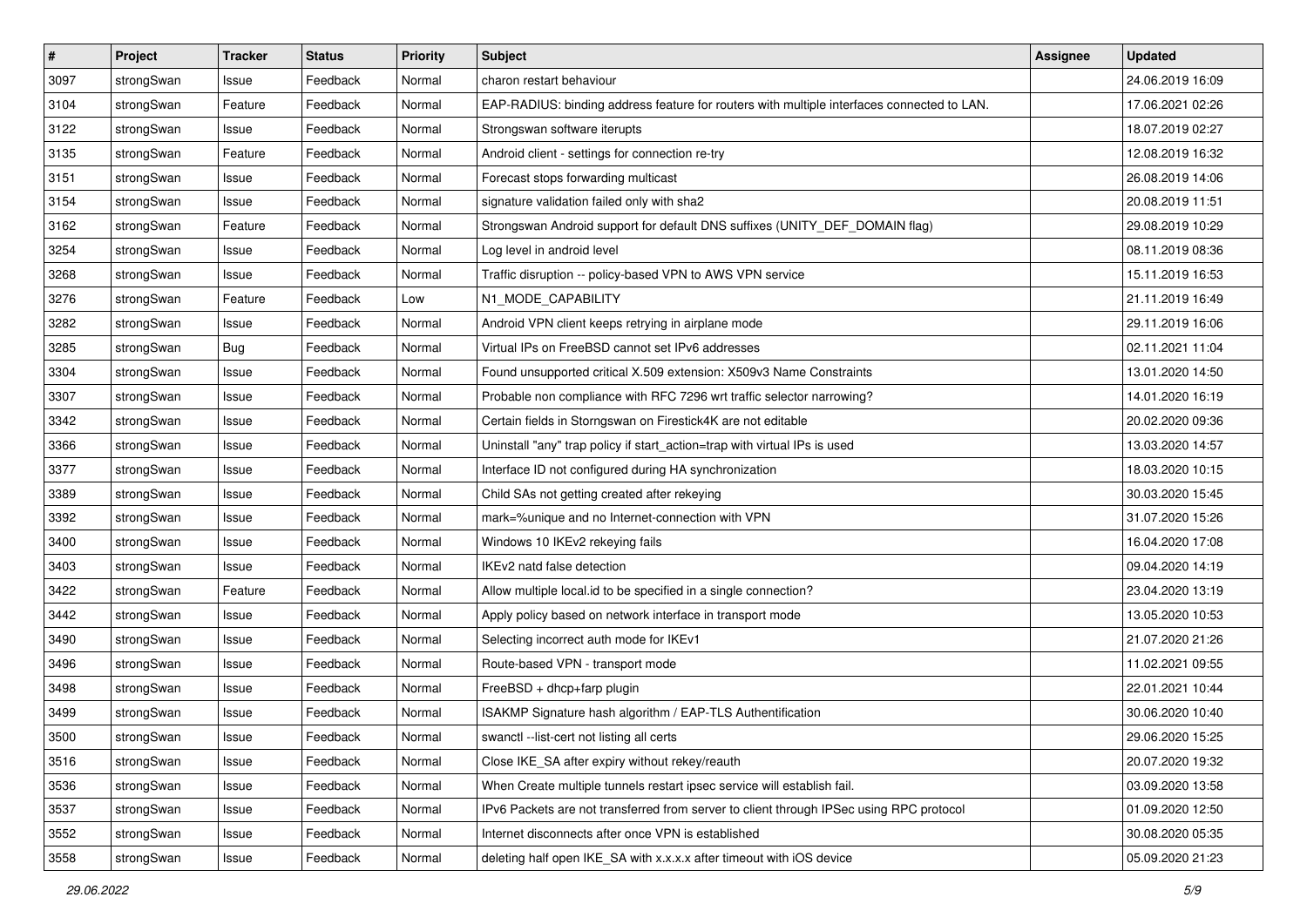| $\pmb{\#}$ | Project    | <b>Tracker</b> | <b>Status</b> | <b>Priority</b> | <b>Subject</b>                                                                                               | <b>Assignee</b> | <b>Updated</b>   |
|------------|------------|----------------|---------------|-----------------|--------------------------------------------------------------------------------------------------------------|-----------------|------------------|
| 3561       | strongSwan | Issue          | Feedback      | Normal          | Azure P2S VPN Linux connection error                                                                         |                 | 15.09.2020 12:22 |
| 3564       | strongSwan | Issue          | Feedback      | Normal          | Out of order packets are generated if strong swan is running on multiple cores                               |                 | 16.09.2020 10:01 |
| 3565       | strongSwan | Issue          | Feedback      | Normal          | Filtering out logs or plugin in to do so                                                                     |                 | 16.09.2020 11:45 |
| 3566       | strongSwan | Issue          | Feedback      | Normal          | Number of simultaneous connections limited to 1000 in a cluster                                              |                 | 18.09.2020 09:46 |
| 3568       | strongSwan | Issue          | Feedback      | Normal          | vpn connection is unstable                                                                                   |                 | 23.09.2020 16:28 |
| 3573       | strongSwan | Issue          | Feedback      | Normal          | ike2 and transit traffic                                                                                     |                 | 05.10.2020 10:55 |
| 3575       | strongSwan | Issue          | Feedback      | Normal          | Tunnel of IPv6 Over IPv4 not accespting Jumbo Packets                                                        |                 | 23.09.2020 16:44 |
| 3576       | strongSwan | Issue          | Feedback      | Normal          | strongswan on openwrt virtual ip inside ipsec tunnel                                                         |                 | 25.09.2020 17:01 |
| 3577       | strongSwan | Issue          | Feedback      | Normal          | StrongSwan Connection adding and deleting over network.                                                      |                 | 28.09.2020 15:13 |
| 3578       | strongSwan | Issue          | Feedback      | Normal          | ipsec connection to FortiClient VPN                                                                          |                 | 28.09.2020 15:08 |
| 3580       | strongSwan | Issue          | Feedback      | Normal          | encapsulation and packets not routing into tunnel problems                                                   |                 | 02.10.2020 10:03 |
| 3588       | strongSwan | Issue          | Feedback      | Normal          | VPN setup over 4G                                                                                            |                 | 08.10.2020 14:13 |
| 3592       | strongSwan | Issue          | Feedback      | Normal          | Tunnel reported as established but log show "found encrypted payload, but no transform set"                  |                 | 20.10.2020 10:37 |
| 3593       | strongSwan | Issue          | Feedback      | Normal          | Need variable tracking make_before_break state into updown scripts                                           |                 | 13.10.2020 09:59 |
| 3596       | strongSwan | Issue          | Feedback      | Normal          | no issuer certificate found for                                                                              |                 | 21.10.2020 03:27 |
| 3597       | strongSwan | Issue          | Feedback      | Normal          | IPSec Client on CentOS 8 - Can't connect using ShrewSoft VPN config file                                     |                 | 21.10.2020 16:38 |
| 3598       | strongSwan | Issue          | Feedback      | Normal          | swanctl on Windows: Support aborting execution                                                               |                 | 19.10.2020 15:01 |
| 3603       | strongSwan | Issue          | Feedback      | Normal          | dns issue in config mode                                                                                     |                 | 20.10.2020 11:50 |
| 3604       | strongSwan | Issue          | Feedback      | Normal          | Email Notification on down status                                                                            |                 | 21.10.2020 10:54 |
| 3607       | strongSwan | Issue          | Feedback      | Normal          | statusall option reports transport established two or three times per IP at start-up                         |                 | 27.10.2020 16:48 |
| 3609       | strongSwan | Issue          | Feedback      | Normal          | Potential DNS server IP address conflicts                                                                    |                 | 26.10.2020 11:12 |
| 3610       | strongSwan | Issue          | Feedback      | Normal          | farp plugin conflicts with DHCP service                                                                      |                 | 26.10.2020 18:06 |
| 3611       | strongSwan | Issue          | Feedback      | Normal          | Unable to Send Traffic Using NAT on EC2 Instance                                                             |                 | 27.10.2020 16:35 |
| 3613       | strongSwan | Issue          | Feedback      | Low             | Load-test jobs scheduled after tunnels are terminated                                                        |                 | 28.10.2020 12:06 |
| 3614       | strongSwan | Issue          | Feedback      | Normal          | Certificate renewal for about to expire certificates                                                         |                 | 30.10.2020 13:30 |
| 3616       | strongSwan | Issue          | Feedback      | Normal          | With Strongswan 5.7.2, unique=never not allowing multiple clients to establish tunnels with same<br>identity |                 | 05.11.2020 12:32 |
| 3617       | strongSwan | Issue          | Feedback      | Normal          | full-offload swanctl.conf                                                                                    |                 | 03.11.2020 17:24 |
| 3618       | strongSwan | Issue          | Feedback      | Normal          | Use side-band to configure strongswan's                                                                      |                 | 09.11.2020 10:38 |
| 3625       | strongSwan | Issue          | Feedback      | Normal          | Always on VPN when the client is on the same LAN as the VPN server                                           |                 | 10.11.2020 18:45 |
| 3628       | strongSwan | Issue          | Feedback      | Normal          | Constant `retransmit` while establishing CHILD SA                                                            |                 | 16.11.2020 10:14 |
| 3629       | strongSwan | Issue          | Feedback      | Normal          | IPSec enc only on specific dport/proto                                                                       |                 | 16.11.2020 10:04 |
| 3630       | strongSwan | Issue          | Feedback      | Normal          | The certificate is loaded but not used.                                                                      |                 | 18.11.2020 10:29 |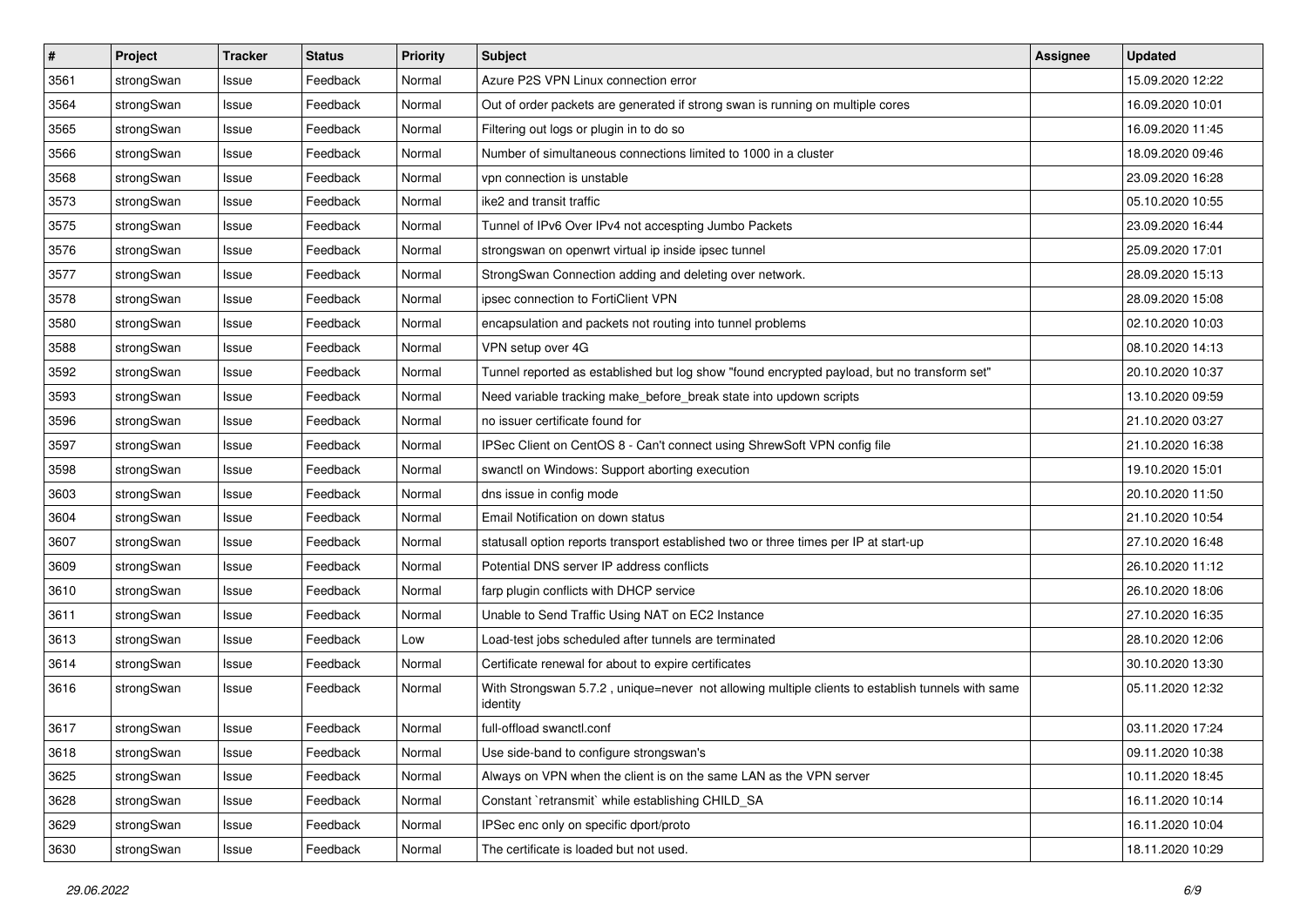| $\vert$ # | Project    | <b>Tracker</b> | <b>Status</b> | <b>Priority</b> | <b>Subject</b>                                                                                                                      | Assignee           | <b>Updated</b>   |
|-----------|------------|----------------|---------------|-----------------|-------------------------------------------------------------------------------------------------------------------------------------|--------------------|------------------|
| 3640      | strongSwan | Issue          | Feedback      | Normal          | Problem surfing via VPN form Android APK on a sepcific Mobile Operator                                                              |                    | 26.11.2020 11:43 |
| 3642      | strongSwan | Issue          | Feedback      | Normal          | How to distinguish encapsulated packets from different interfaces                                                                   |                    | 30.11.2020 09:38 |
| 3643      | strongSwan | Issue          | Feedback      | Normal          | Strongswan and FRR NHRP                                                                                                             |                    | 01.12.2020 10:55 |
| 3647      | strongSwan | Issue          | Feedback      | Normal          | Is it possible to receive INTERNAL_IP4_SUBNET attributes in updown scripts                                                          |                    | 02.12.2020 17:06 |
| 3650      | strongSwan | Issue          | Feedback      | Normal          | HA behaves very strange                                                                                                             |                    | 04.12.2020 08:53 |
| 3652      | strongSwan | Issue          | Feedback      | Normal          | In strongswan ipsec.conf, how to set the "ike" parameters so that it can support all hash Algorithm<br>and DH group server support? |                    | 08.12.2020 12:35 |
| 3653      | strongSwan | Feature        | Feedback      | Normal          | Is there any possibility to pass any non-standard parameters for tunnels (ike or child sa) for use by<br>custom plugin?             |                    | 08.12.2020 11:03 |
| 3654      | strongSwan | Issue          | Feedback      | Normal          | The L2tp/ipsec tunnel interface will not be delete when the connect abnormal interrupt.                                             |                    | 08.12.2020 12:24 |
| 3662      | strongSwan | Issue          | Feedback      | Normal          | unamed session                                                                                                                      |                    | 04.01.2021 11:32 |
| 3663      | strongSwan | Issue          | Feedback      | Normal          | Multiple ways to end up with duplicate / redundant child SA entries                                                                 |                    | 06.01.2021 16:15 |
| 3669      | strongSwan | Issue          | Feedback      | Normal          | Failed connection to IKE_SA (Checkpoint Server)                                                                                     |                    | 08.01.2021 17:58 |
| 3670      | strongSwan | Issue          | Feedback      | Normal          | Can routing rules be changed without terminating and re-initiating the tunnel                                                       |                    | 12.08.2021 14:29 |
| 3671      | strongSwan | Issue          | Feedback      | Normal          | Windows client failed with 13843 against Strongswan via SQL backend                                                                 |                    | 13.01.2021 14:43 |
| 3672      | strongSwan | Issue          | Feedback      | Normal          | ESP connection over IPv6                                                                                                            |                    | 14.01.2021 17:04 |
| 3678      | strongSwan | Issue          | Feedback      | Normal          | IKE authentication credentials are unacceptable - Ubuntu Server - Windows 10 client                                                 |                    | 19.01.2021 18:29 |
| 3682      | strongSwan | Issue          | Feedback      | Normal          | Is there a way to mark special case traffic bypass the traffic selectors?                                                           |                    | 03.02.2021 16:44 |
| 3683      | strongSwan | Issue          | Feedback      | Normal          | IKEV2 connection fail to rekey process                                                                                              |                    | 28.01.2021 13:25 |
| 3685      | strongSwan | Issue          | Feedback      | Normal          | giving up after 5 retransmits                                                                                                       |                    | 03.02.2021 16:59 |
| 3686      | strongSwan | Issue          | Feedback      | Normal          | Site to clients IPsec and private IP                                                                                                |                    | 04.02.2021 11:11 |
| 3687      | strongSwan | Issue          | Feedback      | Normal          | Strongswan ipsec do not forward package to host                                                                                     |                    | 02.02.2021 14:40 |
| 3689      | strongSwan | Feature        | Feedback      | Normal          | Auto-connect on Wi-Fi network.                                                                                                      |                    | 03.02.2021 16:32 |
| 3692      | strongSwan | Issue          | Feedback      | Normal          | Failing IPsec Phase 2 connection between Centos 7 VPS and Cisco ASA5540                                                             |                    | 04.02.2021 16:29 |
| 404       | strongSwan | Issue          | Feedback      | Normal          | TNC: Update HowTos and implement some compilation flag checking                                                                     | Andreas<br>Steffen | 10.09.2013 13:58 |
| 406       | strongSwan | Feature        | Feedback      | Low             | TNC: Speeding up the Attestation process                                                                                            | Andreas<br>Steffen | 10.09.2013 14:00 |
| 542       | strongSwan | Issue          | Feedback      | Normal          | Nesting tunnels                                                                                                                     | Andreas<br>Steffen | 07.03.2014 09:22 |
| 2493      | strongSwan | Issue          | Feedback      | Normal          | Pkcs11 Plugin Returns w/Bogus Return Code                                                                                           | Jordan Hrycaj      | 12.12.2017 15:58 |
| 2494      | strongSwan | Issue          | Feedback      | Normal          | Problems With 64bit Slot IDs With Pkcs11 Plugin                                                                                     | Jordan Hrycaj      | 12.12.2017 16:03 |
| 1165      | strongSwan | Issue          | New           | Normal          | StrongSwan Virtual Ip problem                                                                                                       | Martin Willi       | 19.10.2015 23:59 |
| 129       | strongSwan | Feature        | Assigned      | Normal          | Relations between ike/child/peer_cfg                                                                                                | Martin Willi       | 06.02.2012 10:50 |
| 456       | strongSwan | <b>Bug</b>     | Feedback      | Normal          | StrongSwan client for OS X crashes                                                                                                  | Martin Willi       | 21.03.2014 12:16 |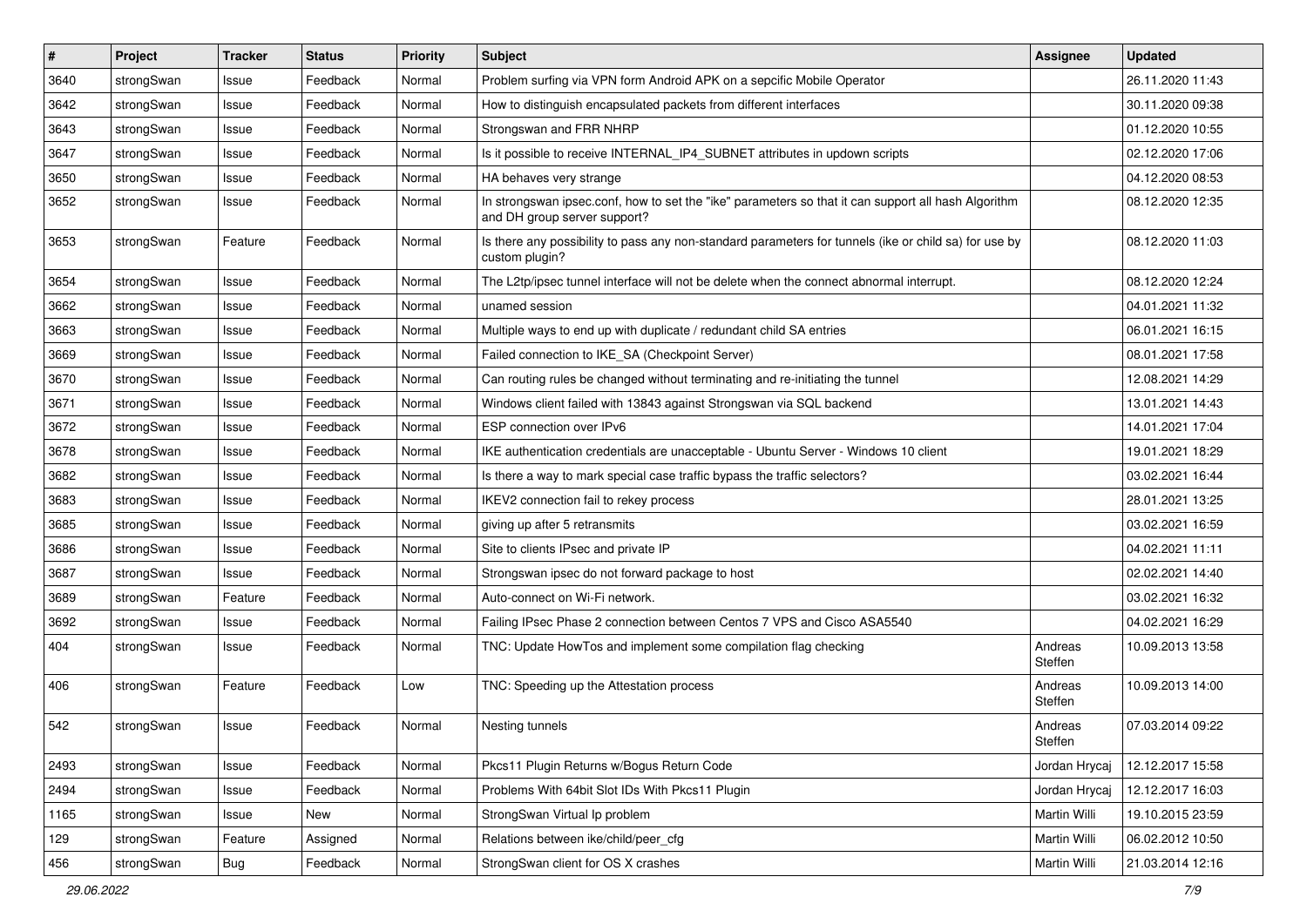| $\#$ | Project    | <b>Tracker</b> | <b>Status</b> | <b>Priority</b> | <b>Subject</b>                                                                      | <b>Assignee</b>          | <b>Updated</b>   |
|------|------------|----------------|---------------|-----------------|-------------------------------------------------------------------------------------|--------------------------|------------------|
| 960  | strongSwan | Feature        | Feedback      | Normal          | Raise ALERT_PROPOSAL_MISMATCH_IKE in IKE V1                                         | Martin Willi             | 30.08.2017 09:05 |
| 3606 | strongSwan | Issue          | Feedback      | Normal          | Using ipsec tunnel from "foreign" subnet                                            | Noel Kuntze              | 26.10.2020 12:23 |
| 173  | strongSwan | Feature        | Assigned      | Normal          | Support for IP address ranges in traffic selectors                                  | Tobias<br><b>Brunner</b> | 14.06.2012 11:31 |
| 193  | strongSwan | <b>Bug</b>     | Assigned      | High            | Race condition between acquire jobs and Mobike update while switching WLANs         | Tobias<br><b>Brunner</b> | 16.05.2012 12:18 |
| 2189 | strongSwan | Feature        | Assigned      | Normal          | Support RFC 8229: TCP Encapsulation of IKE and IPsec Packets                        | Tobias<br><b>Brunner</b> | 05.06.2020 19:48 |
| 243  | strongSwan | Feature        | Feedback      | Normal          | Configure routing table in peer                                                     | Tobias<br><b>Brunner</b> | 23.05.2013 20:03 |
| 268  | strongSwan | Feature        | Feedback      | Normal          | support for ssh keypairs in strongswan network-manager plugin                       | Tobias<br><b>Brunner</b> | 19.02.2014 15:13 |
| 302  | strongSwan | <b>Bug</b>     | Feedback      | Normal          | No matching outbound IPsec policy                                                   | Tobias<br><b>Brunner</b> | 01.03.2013 12:19 |
| 309  | strongSwan | Feature        | Feedback      | Normal          | Problem with Network Aliases for charon.interfaces_ignore and charon.interfaces_use | Tobias<br><b>Brunner</b> | 21.03.2013 19:32 |
| 359  | strongSwan | Issue          | Feedback      | Normal          | <b>Mediation Server Connection</b>                                                  | Tobias<br><b>Brunner</b> | 16.07.2013 16:25 |
| 420  | strongSwan | Feature        | Feedback      | Normal          | Add more of the verbs that were supported by pluto to the updown plugin             | Tobias<br><b>Brunner</b> | 11.10.2013 07:56 |
| 462  | strongSwan | Issue          | Feedback      | Normal          | strongswan android app can not use on android 4.4 OS                                | Tobias<br><b>Brunner</b> | 06.01.2014 13:07 |
| 482  | strongSwan | Issue          | Feedback      | Normal          | NAT-NAT connection                                                                  | Tobias<br><b>Brunner</b> | 09.10.2014 12:37 |
| 552  | strongSwan | Issue          | Feedback      | Normal          | move pki tool to ipsecdir                                                           | Tobias<br><b>Brunner</b> | 14.04.2014 13:52 |
| 693  | strongSwan | Feature        | Feedback      | Normal          | Time policy for roadwarrior                                                         | Tobias<br><b>Brunner</b> | 02.09.2014 11:06 |
| 2392 | strongSwan | Feature        | Feedback      | Low             | enable eap-ttls in Android client                                                   | Tobias<br><b>Brunner</b> | 04.07.2018 19:48 |
| 3291 | strongSwan | Issue          | Feedback      | Normal          | IPSec IKEv2 Client to VPN service 2                                                 | Tobias<br><b>Brunner</b> | 16.08.2020 12:58 |
| 3341 | strongSwan | <b>Bug</b>     | Feedback      | Normal          | Application Icon missing on firestick 4K                                            | Tobias<br><b>Brunner</b> | 20.02.2020 09:31 |
| 3560 | strongSwan | Issue          | Feedback      | Normal          | PSK tunnel working - Cert fails with fragmention errors                             | Tobias<br><b>Brunner</b> | 11.09.2020 14:15 |
| 3584 | strongSwan | Issue          | Feedback      | Normal          | Separate ipsec.conf file per conn and separate ipsec.secrets file per conn          | Tobias<br><b>Brunner</b> | 30.09.2020 17:06 |
| 3594 | strongSwan | Issue          | Feedback      | Normal          | How to see the traffic at ESP in UDP SPIs and forwarding rule                       | Tobias<br><b>Brunner</b> | 15.10.2020 13:57 |